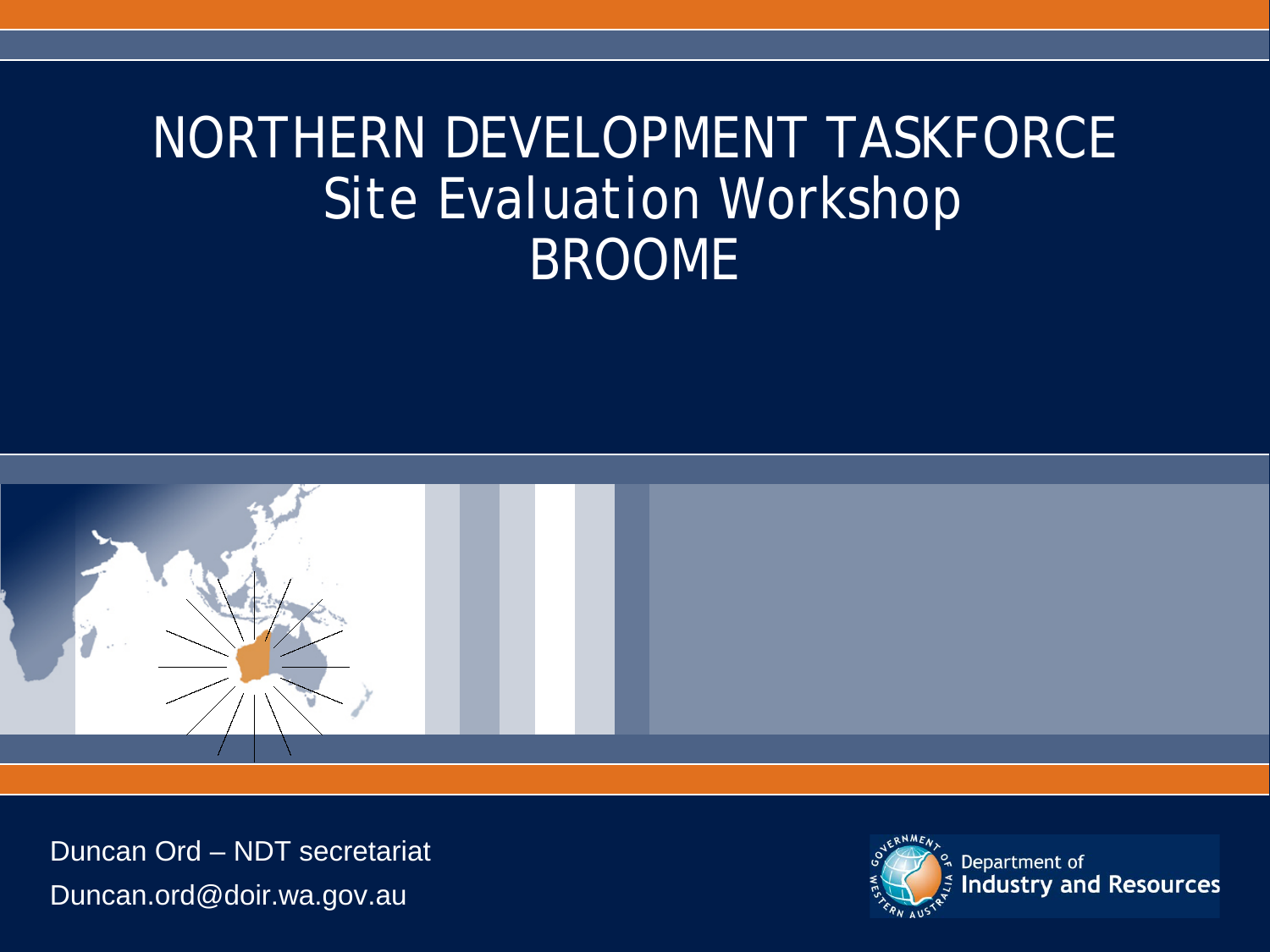# A Vision for the Kimberley





Department of **Industry and Resources** 2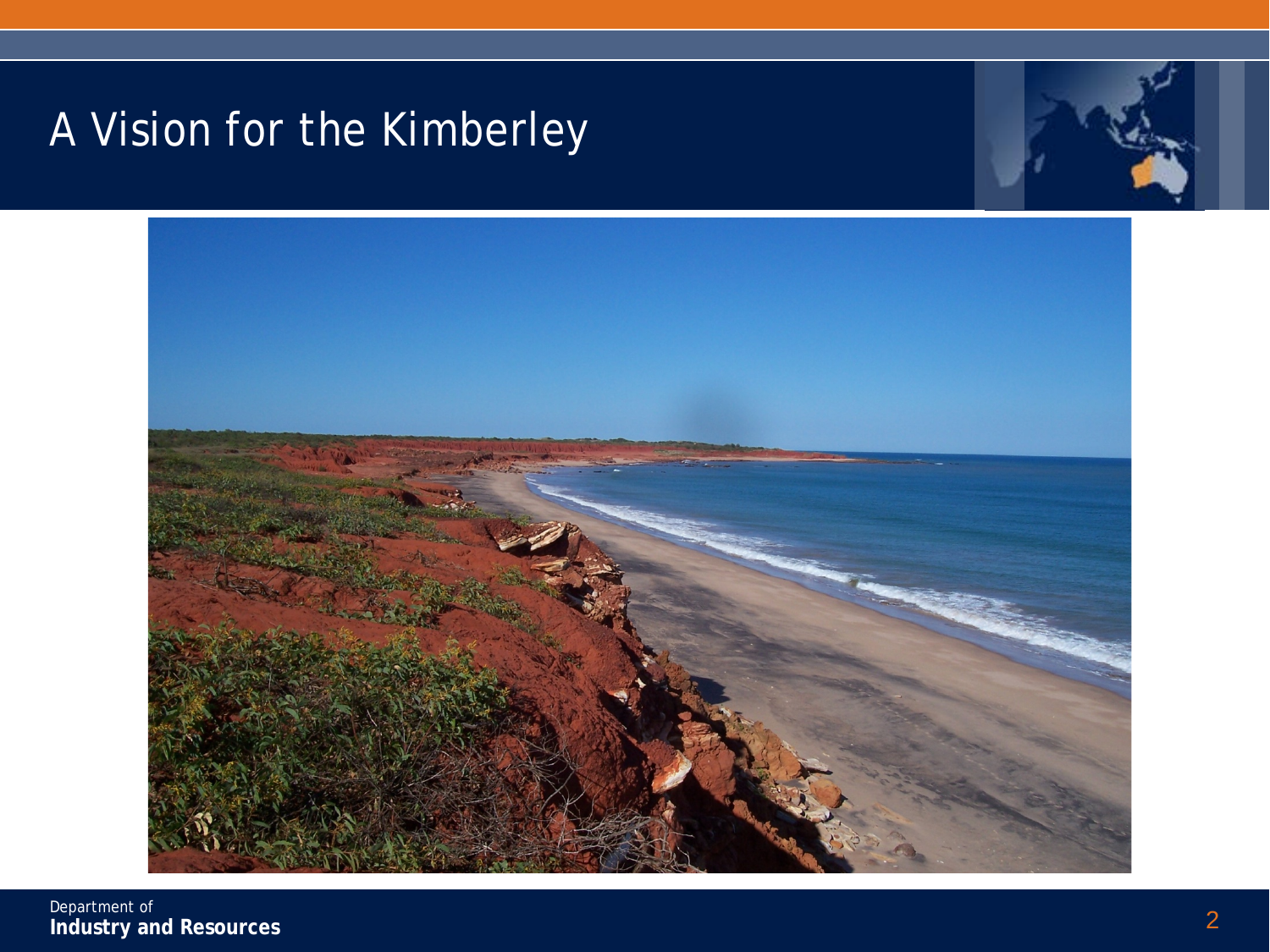## Back to the Big picture!



- Browse Gas development is of international significance
- Browse Gas will be part of providing energy security to major cities in China, Japan, Taiwan and probably Perth
- The gas companies are required by Government to develop the resource
- Both the Commonwealth and State Government support the development of the Browse Gas Basin.
- The NDT is charged with finding a processing option that provides **net** environmental, conservation and indigenous benefits outcomes.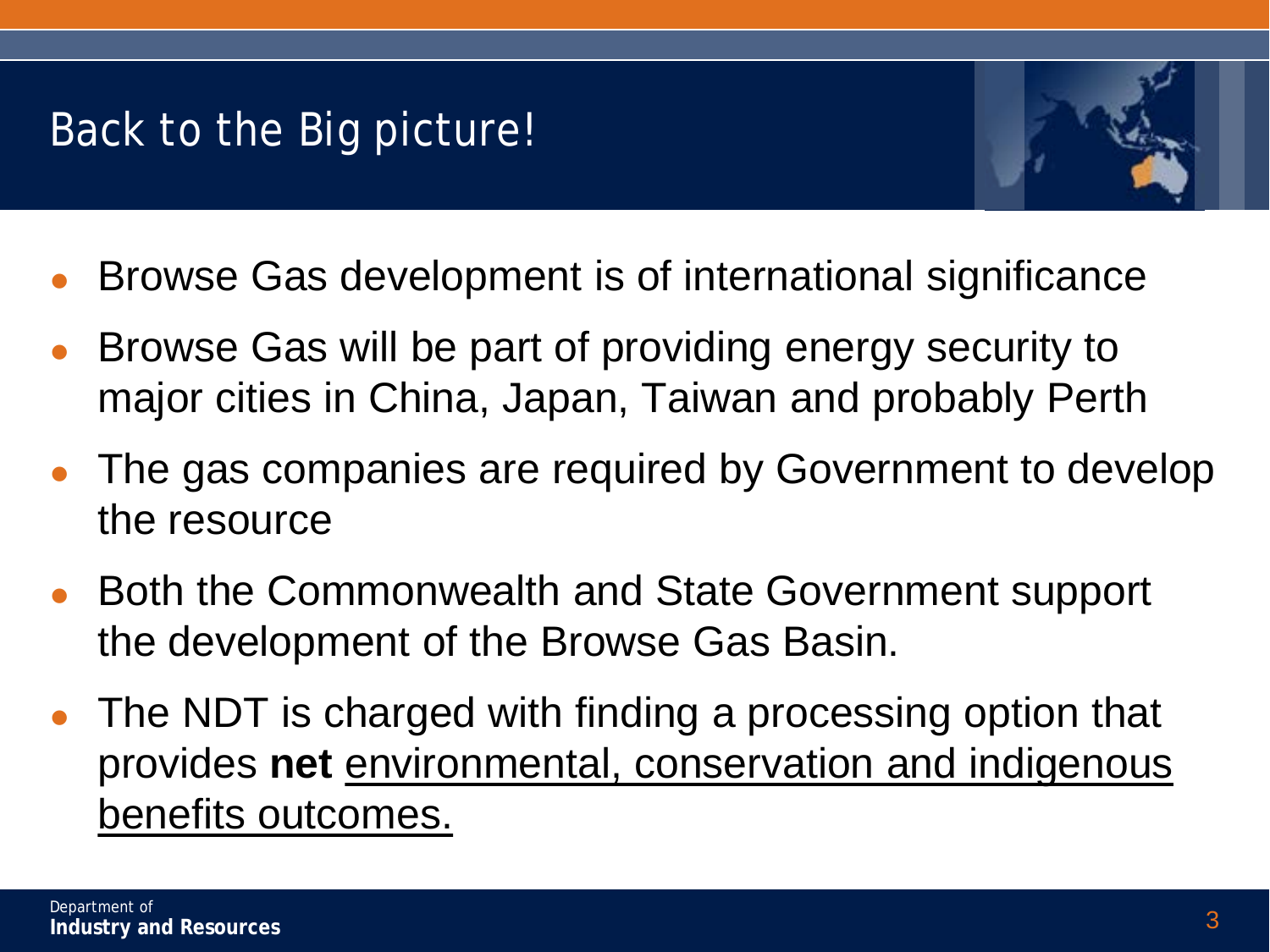## Who decides if Browse proceeds?



- Industry ultimately makes the Final Decision to proceed with a project or not and where and when.
- The State and Commonwealth have approvals powers over sites proposed for development
- The Traditional Owners are being asked for their "informed Consent" no means no site in the Kimberley.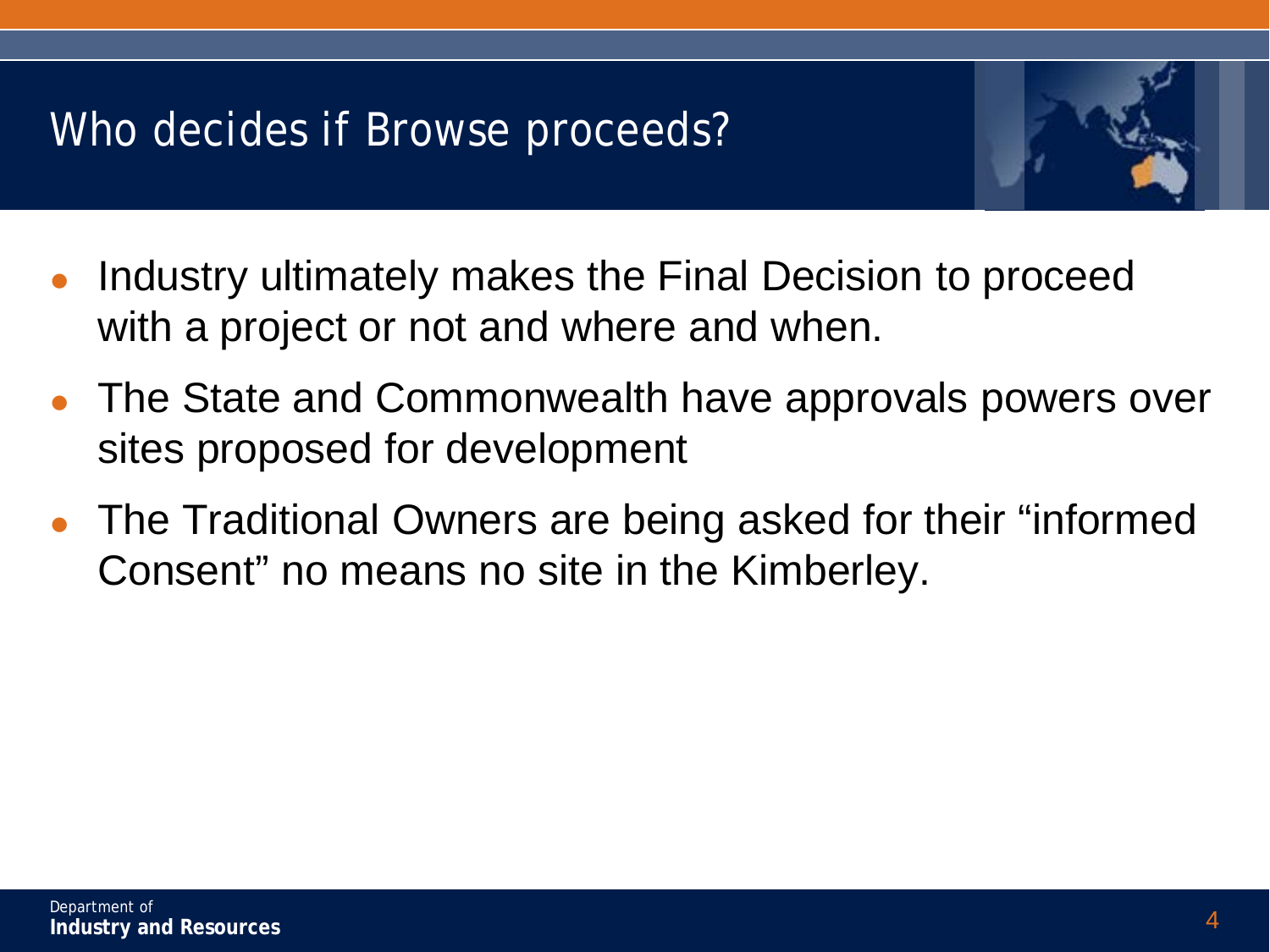#### The "other" options



- It is not an option if industry doesn't see it as an option
- Woodside has Five options
- Inpex has Two options
- Shell has FLNG
- Industry are likely to make a decision on options by October
- NDT is not seeking to compare these options to the Kimberley option until we understand the Traditional Owner position on gas development
- A "new" NDT process would be needed to assess the impacts of the alternative options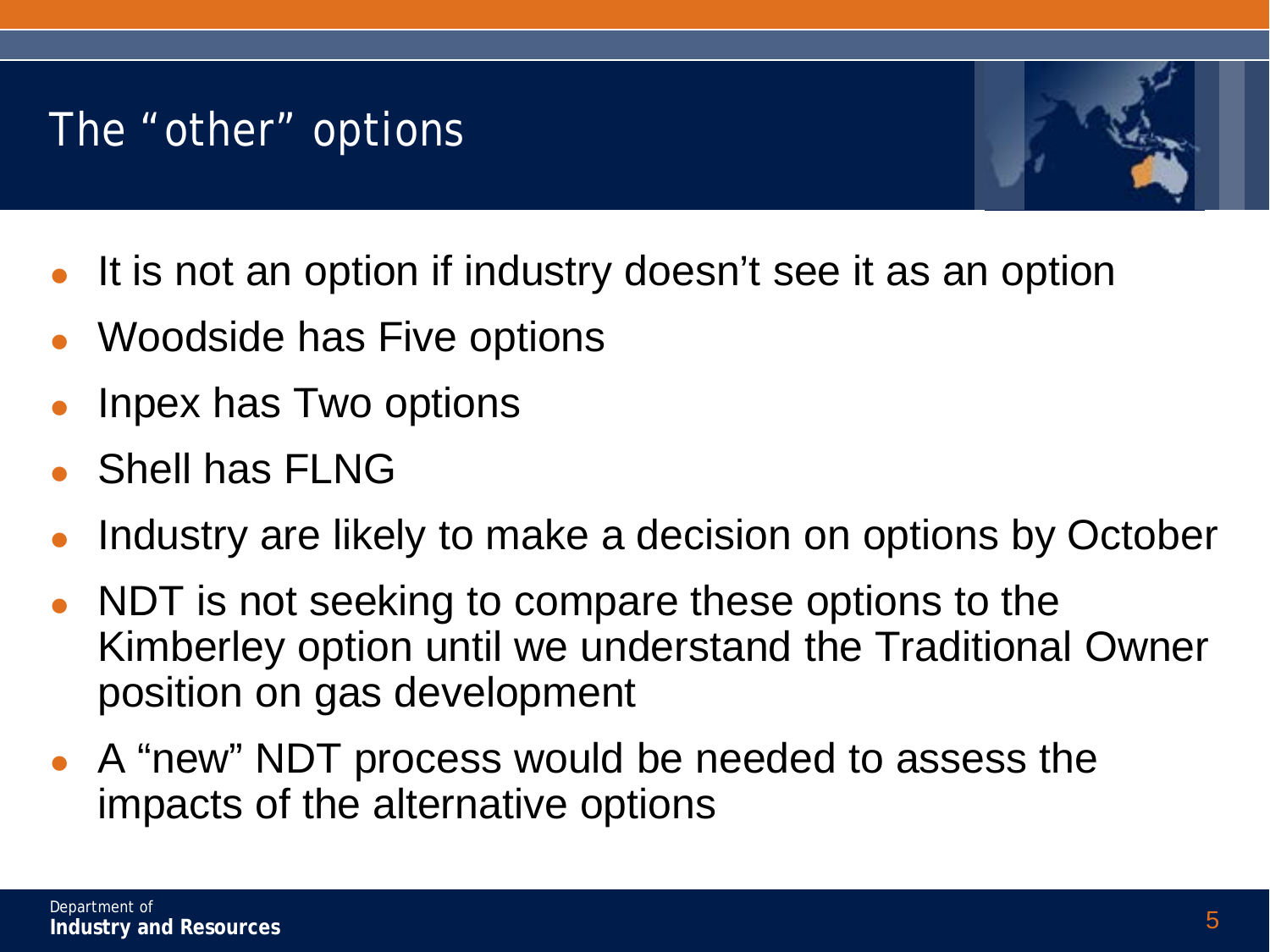# The NDT process



- Building up of critical information over time (approx 5 years)
	- Fatal flaw analysis (Technical, Environmental and Indigenous)
	- Site specific environmental and heritage studies
	- Regional Impact studies
	- Strategic Assessment (comparison of options)
	- Approvals and conditions
	- Continued research and monitoring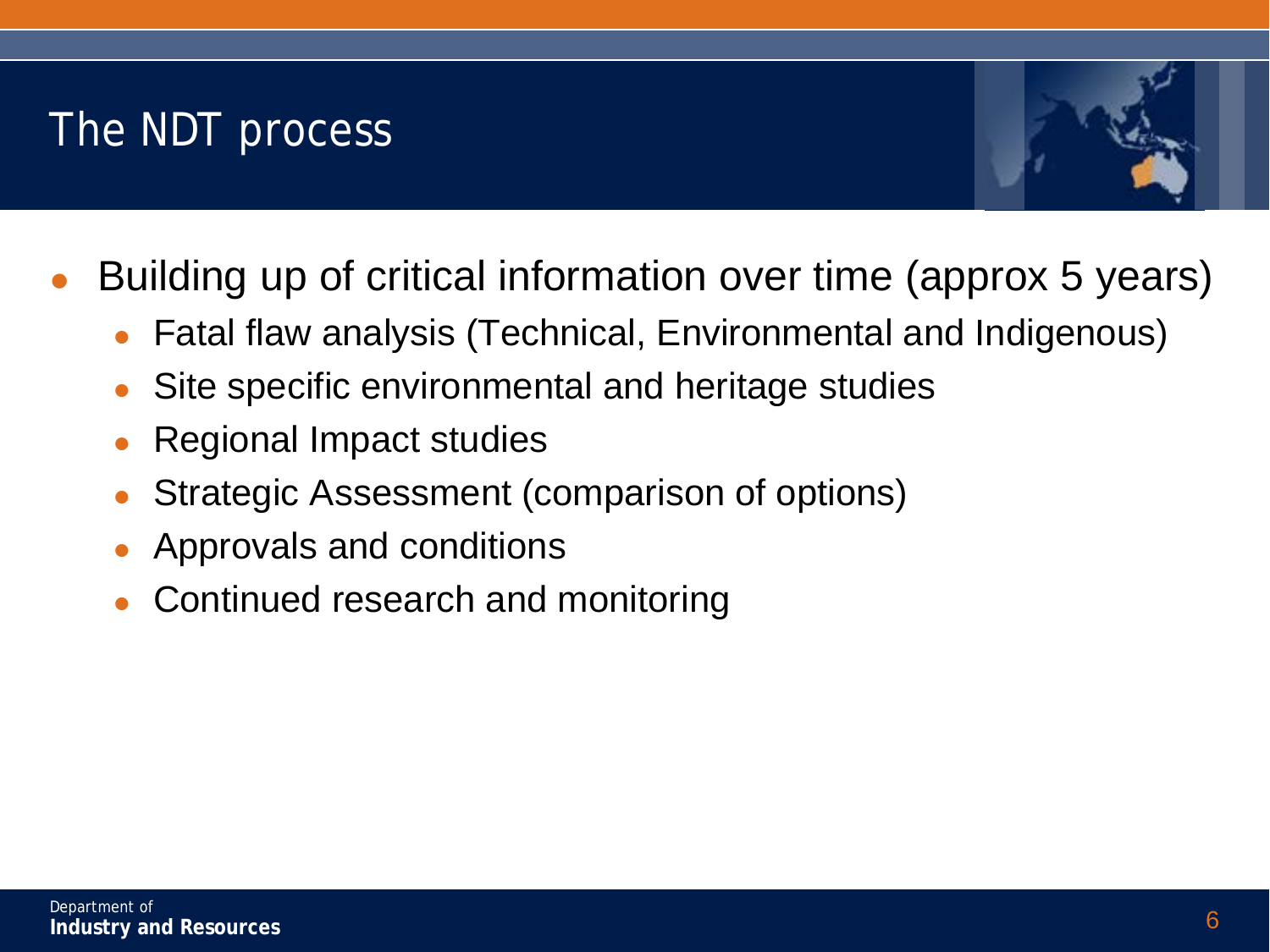## Post workshop process



- Workshop outcomes to be compiled into second NDT report
- Completion of GIS mapping of data and constraints
- NDT, KLC, Industry and independent analysis of data and constraints
- Reporting of outcomes
- Public comment
- EPA/DEWHA opinion